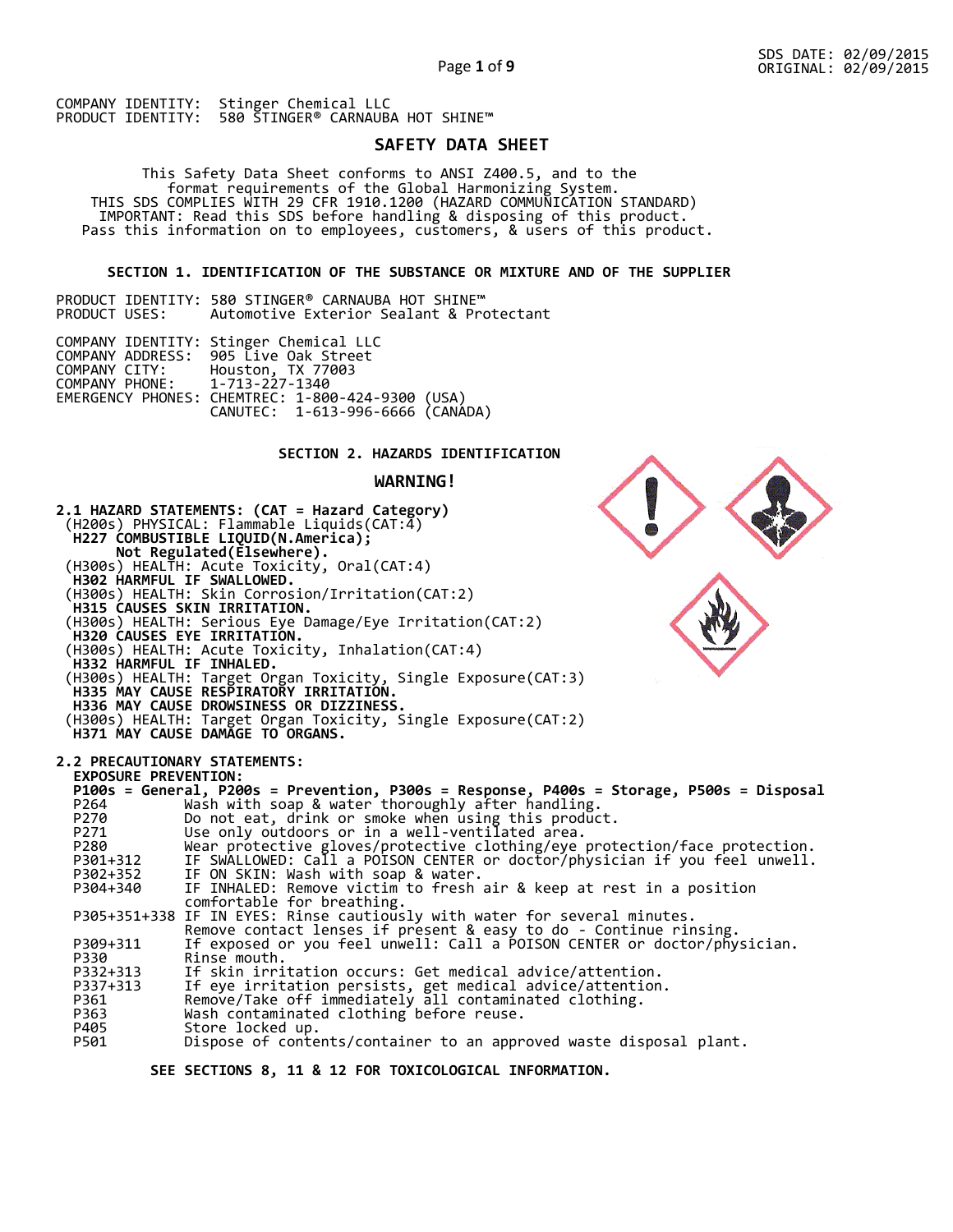## **SECTION 3. COMPOSITION/INFORMATION ON INGREDIENTS**

| MATERIAL                    | CAS#         | <b>EINECS#</b>           | WT %     |
|-----------------------------|--------------|--------------------------|----------|
| Water                       | 7732-18-5    | 231-791-2                | 65-75    |
| Quaternary Amine            | Confidential |                          | 20-30    |
| Sweetened Middle Distillate | 64741-86-2   |                          | $5 - 15$ |
| 2-Butoxyethanol             | 111-76-2     | 203-905-0                | $0 - 10$ |
| C9-11 Alcohols, Ethoxylated | 68439-46-3   | $\overline{\phantom{0}}$ | A-5      |

The specific chemical component identities and/or the exact component percentages of this material may be withheld as trade secrets. This information is made available to health professionals, employees, and designated representatives in accordance with the applicable provisions of 29 CFR 1910.1200̄ (I)(1).  $\overline{\phantom{a}}$ 

TRACE COMPONENTS: Trace ingredients (if any) are present in < 1% concentration, (< 0.1% for potential carcinogens, reproductive toxins, respiratory tract mutagens, and sensitizers). None of the trace ingredients contribute significant additional hazards at the concentrations that may be present in this product. All pertinent hazard information has been provided in this document, per the requirements of the Federal Occupational Safety and Health Administration Standard (29 CFR 1910.1200), U.S. State equivalents, and Canadian Hazardous Materials Identification System Standard (CPR 4).

## **SECTION 4. FIRST AID MEASURES**

4.1 MOST IMPORTANT SYMPTOMS/EFFECTS, ACUTE & CHRONIC: See Section 11 for symptoms/effects, acute & chronic.

4.2 GENERAL ADVICE:

 First Aid responders should pay attention to self-protection and use the recommended protective clothing (chemical resistant gloves, splash protection). If potential for exposure exists, refer to Section 8 for specific personal protective equipment.

4.3 EYE CONTACT:

 If this product enters the eyes, check for and remove any contact lenses. Open eyes while under gently running water. Use sufficient force to open eyelids. "Roll" eyes to expose more surface. <u>Minimum</u> flushing is for 15 minutes. Seek immediate medical attention.

4.4 SKIN CONTACT:

 If the product contaminates the skin, immediately begin decontamination with running water. <u>Minimum</u> flushing is for 15 minutes. Remove contaminated clothing, taking care not to contaminate eyes. If skin becomes irritated and irritation persists, medical attention may be necessary. Wash contaminated clothing before reuse, discard contaminated shoes.

4.5 INHALATION:

 After high vapor exposure, remove to fresh air. If breathing is difficult, give oxygen. If breathing has stopped, trained personnel should immediately begin artificial respiration. If the heart has stopped, trained personnel should immediately begin cardiopulmonary resuscitation (CPR). Seek immediate medical attention.

4.6 SWALLOWING:

 If swallowed, CALL PHYSICIAN OR POISON CONTROL CENTER FOR MOST CURRENT INFORMATION. If professional advice is not available, give two glasses of water to drink. DO NOT INDUCE VOMITING. Never induce vomiting or give liquids to someone who is unconscious, having convulsions, or unable to swallow. Seek immediate medical attention.

- 4.7 RESCUERS: Victims of chemical exposure must be taken for medical attention. Rescuers should be taken for medical attention, if necessary. Take a copy of label and SDS to physician or health professional with victim.
- 4.8 NOTES TO PHYSICIAN:

 There is no specific antidote. Treatment of overexposure should be directed at the control of symptoms and the clinical condition of the patient. Any material aspirated during vomiting may cause lung injury. Therefore, emesis should not be induced mechanically or pharmacologically. If it is considered necessary to evacuate the stomach contents, this should be done by means least likely to cause aspiration (such as: Gastric lavage after endotracheal intubation).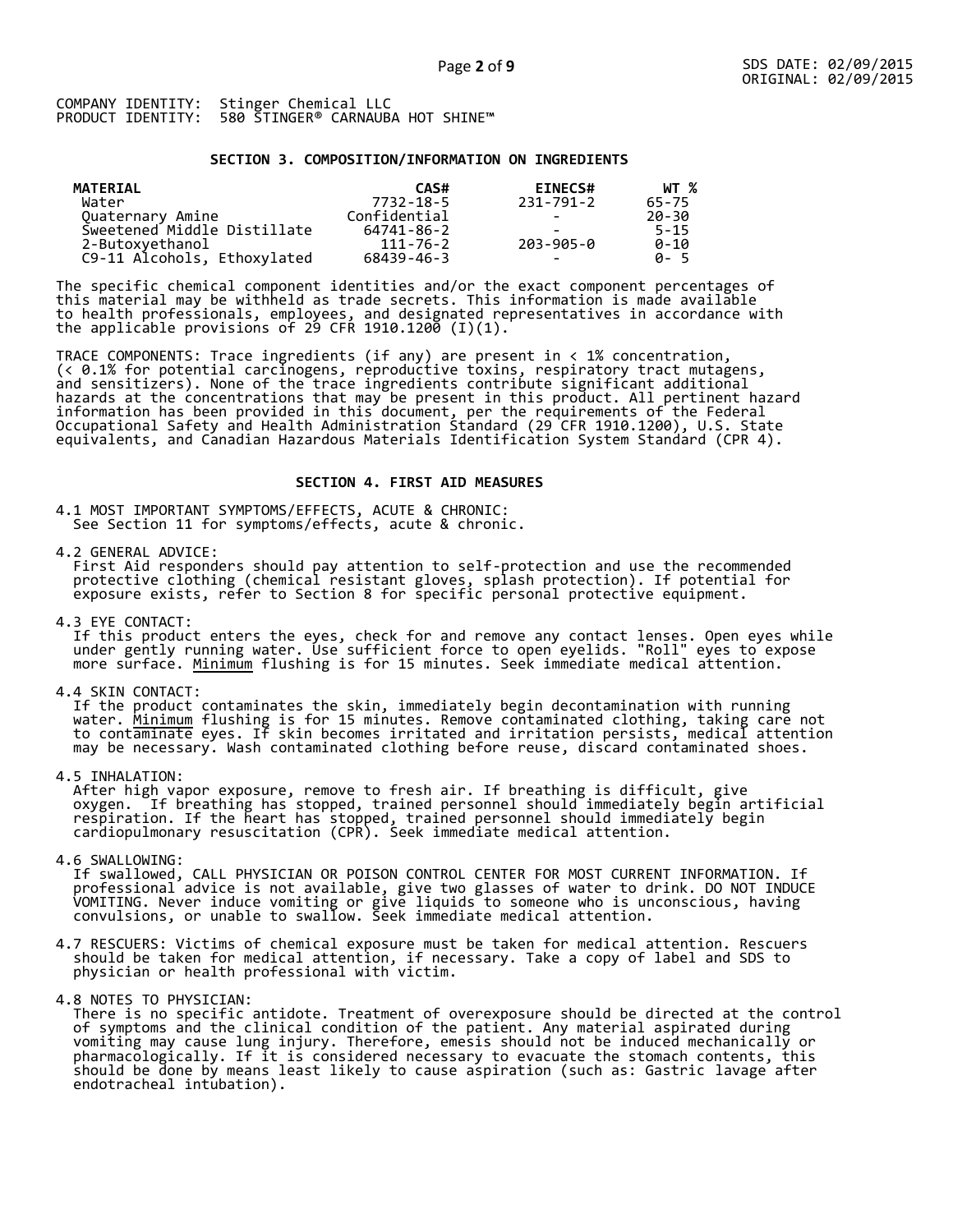# **SECTION 5. FIRE FIGHTING MEASURES**

- 5.1 FIRE & EXPLOSION PREVENTIVE MEASURES: NO open flames. Above flash point, use a closed system, ventilation, explosion-proof electrical equipment, lighting.
- 5.2 SUITABLE (& UNSUITABLE) EXTINGUISHING MEDIA: Use dry powder, AFFF, alcohol-resistant foam, water spray, carbon dioxide.
- 5.3 SPECIAL PROTECTIVE EQUIPMENT & PRECAUTIONS FOR FIRE FIGHTERS: Water spray may be ineffective on fire but can protect fire-fighters & cool closed containers. Use fog nozzles if water is used. Do not enter confined fire-space without full bunker gear. (Helmet with face shield, bunker coats, gloves & rubber boots).
- 5.4 SPECIFIC HAZARDS OF CHEMICAL & HAZARDOUS COMBUSTION PRODUCTS: COMBUSTIBLE! Isolate from oxidizers, heat, & open flame. Closed containers may explode if exposed to extreme heat. Applying to hot surfaces requires special precautions. Empty container very hazardous! Continue all label precautions!

# **SECTION 6. ACCIDENTAL RELEASE MEASURES**

- 6.1 SPILL AND LEAK RESPONSE AND ENVIRONMENTAL PRECAUTIONS: Uncontrolled releases should be responded to by trained personnel using pre-planned procedures. No action shall be taken involving personal risk without suitable training. Keep unnecessary and unprotected personnel from entering spill area. Do not touch or walk through material. Avoid breathing vapor or mist. Provide adequate ventilation. Proper protective equipment should be used. In case of a spill, clear the affected area, protect people, and respond with trained personnel. ELIMINATE all ignition sources (no smoking, flares, sparks, or flames in immediate area).
- 6.2 PERSONAL PRECAUTIONS, PROTECTIVE EQUIPMENT, EMERGENCY PROCEDURES: The proper personal protective equipment for incidental releases (such as: 1 Liter of the product released in a well-ventilated area), use impermeable gloves, they should be Level B: **triple-gloves (rubber gloves and nitrile gloves over latex gloves), chemical resistant suit and boots, hard-hat, and Self-Contained Breathing Apparatus** specific for the material handled, goggles, face shield, and appropriate body protection. In the event of a large release, use impermeable gloves, specific for the material handled, chemically resistant suit and boots, and hard hat, and Self-Contained Breathing Apparatus or respirator.

 Personal protective equipment are required wherever engineering controls are not adequate or conditions for potential exposure exist. Select NIOSH/MSHA approved based on actual or potential airborne concentrations in accordance with latest OSHA and/or ANSI recommendations.

6.3 ENVIRONMENTAL PRECAUTIONS:

 Stop spill at source. Construct temporary dikes of dirt, sand, or any appropriate readily available material to prevent spreading of the material. Close or cap valves and/or block or plug hole in leaking container and transfer to another container. Keep from entering storm sewers and ditches which lead to waterways, and if necessary, call the local fire or police department for immediate emergency assistance.

6.4 METHODS AND MATERIAL FOR CONTAINMENT & CLEAN-UP:

 Absorb spilled liquid with polypads or other suitable absorbent materials. If necessary, neutralize using suitable buffering material, (acid with soda ash or base with phosphoric acid), and test area with litmus paper to confirm neutralization. Clean up with non-combustible absorbent (such as: sand, soil, and so on). Shovel up and place all spill residue in suitable containers. dispose of at an appropriate waste disposal facility according to current applicable laws and regulations and product characteristics at time of disposal (see Section 13 - Disposal Considerations).

6.5 NOTIFICATION PROCEDURES:

 In the event of a spill or accidental release, notify relevant authorities in accordance with all applicable regulations. US regulations require reporting release of this material to the environment which exceed the applicable reportable quantity or oil spills which could reach any waterway including intermittent dry creeks. The National Response Center can be reached at (800)424-8802.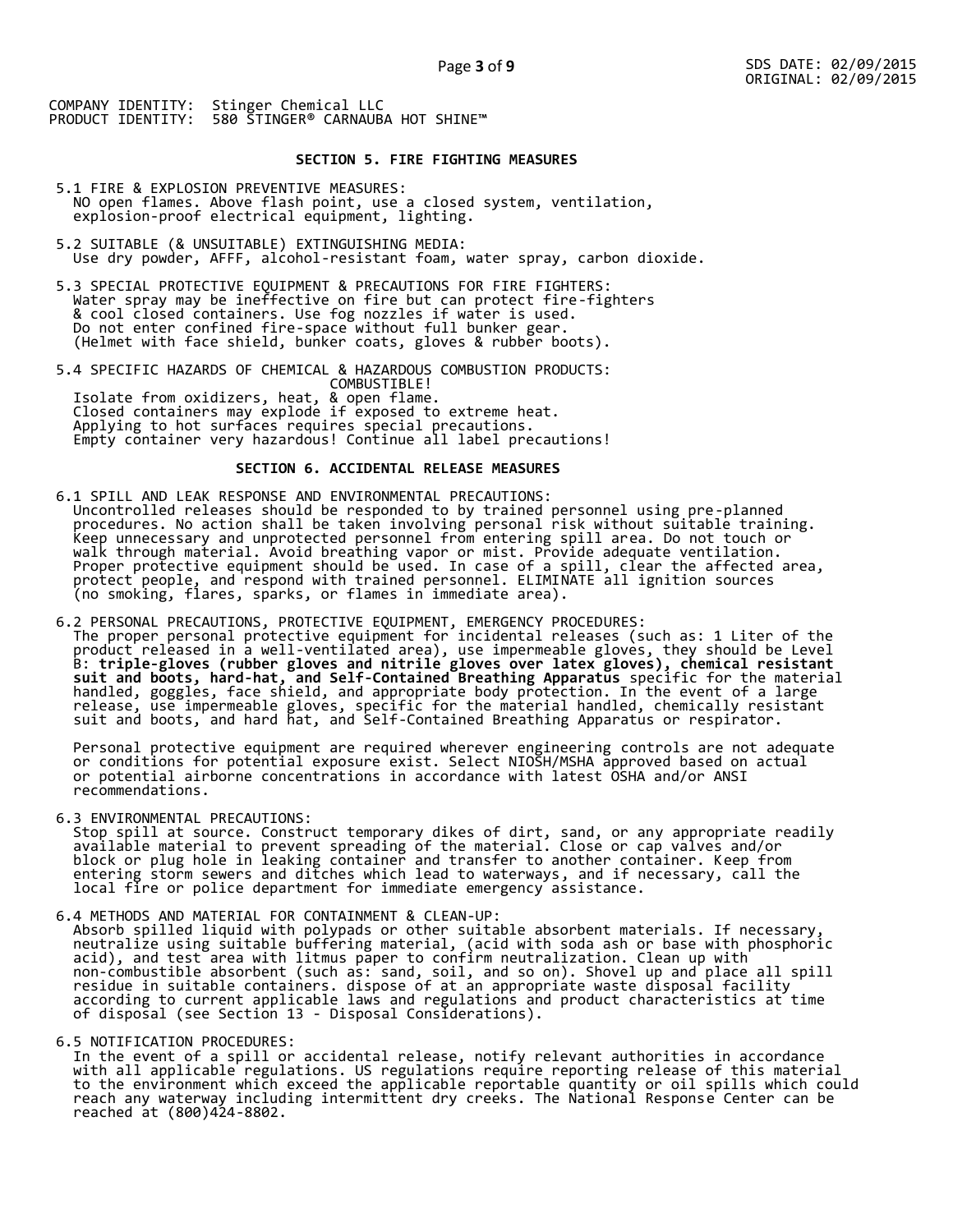# **SECTION 7. HANDLING AND STORAGE**

7.1 PRECAUTIONS FOR SAFE HANDLING: Isolate from oxidizers, heat, & open flame. Use only with adequate ventilation. Avoid or repeated breathing of vapor or spray mist. Do not get in eyes, on skin or clothing. Consult Safety Equipment Supplier. Wear goggles, face shield, gloves, apron & footwear impervious to material. Wash clothing before reuse. Avoid free fall of liquid. Ground containers when transferring. Do not flame cut, braze, or weld. Empty container very hazardous! Continue all label precautions!

7.2 CONDITIONS FOR SAFE STORAGE, INCLUDING ANY INCOMPATIBILITIES: Isolate from strong oxidants. Do not store above 49 C/120 F. Keep container tightly closed & upright when not in use to prevent leakage.

## **SECTION 7. HANDLING AND STORAGE (CONTINUED)**

7.3 NONBULK: CONTAINERS:

 Store containers in a cool, dry location, away from direct sunlight, sources of intense heat, or where freezing is possible. Material should be stored in secondary containers or in a diked area, as appropriate. Store containers away from incompatible chemicals (see Section 10, Stability and Reactivity). Post warning and "NO SMOKING" signs in storage and use areas, as appropriate. Empty containers should be handled with care. Never store food, feed, or drinking water in containers which held this product.

7.4 BULK CONTAINERS:

 All tanks and pipelines which contain this material must be labeled. Perform routine maintenance on tanks or pipelines which contain this product. Report all leaks immediately to the proper personnel.

7.5 TANK CAR SHIPMENTS:

 Tank cars carrying this product should be loaded and unloaded in strict accordance with tank-car manufacturer's recommendation and all established on-site safety procedures. Appropriate personal protective equipment must be used (see Section 8, Engineering Controls and Personal Protective Equipment.). All loading and unloading equipment must be inspected, prior to each use. Loading and unloading operations must be attended, at all times. Tank cars must be level, brakes must be set or wheels must be locked or blocked prior to loading or unloading. Tank car (for loading) or storage tanks (for unloading) must be verified to be correct for receiving this product and be properly prepared, prior to starting the transfer operations. Hoses must be verified to be in the correct positions, before starting transfer operations. A sample (if required) must be taken and verified (if required) prior to starting transfer operations. All lines must be blown-down and purged before disconnecting them from the tank car or vessel.

7.6 PROTECTIVE PRACTICES DURING MAINTENANCE OF CONTAMINATED EQUIPMENT: Follow practices indicated in Section 6 (Accidental Release Measures). Make certain application equipment is locked and tagged-out safely. Always use this product in areas where adequate ventilation is provided. Collect all rinsates and dispose of according to applicable Federal, State, Provincial, or local procedures.

7.7 EMPTY CONTAINER WARNING:

 Empty containers may contain residue and can be dangerous. Do not attempt to refill or clean containers without proper instructions. Empty drums should be completely drained and safely stored until appropriately reconditioned or disposed. Empty containers should be taken for recycling, recovery, or disposal through suitably qualified or licensed contractor and in accordance with governmental regulations. **DO NOT PRESSURIZE, CUT, WELD, BRAZE, SOLDER, DRILL, GRIND, OR EXPOSE SUCH CONTAINERS TO HEAT, FLAME, SPARKS, STATIC ELECTRICITY, OR OTHER SOURCES OF IGNITION. THEY MAY BURST AND CAUSE INJURY OR DEATH.**

# **SECTION 8. EXPOSURE CONTROLS/PERSONAL PROTECTION**

#### **8.1 EXPOSURE LIMITS: MATERIAL CAS# EINECS# TWA (OSHA) TLV (ACGIH)**  7732-18-5 231-791-2 None Known None Known<br>Confidential - None Known None Known Quaternary Amine Confidential - None Known None Known Sweetened Middle Distillate 64741-86-2 - 200 mg/m3 200 mg/m3 2-Butoxyethanol 111-76-2 203-905-0 50 ppm S 20 ppm S C9-11 Alcohols, Ethoxylated

This product contains no EPA Hazardous Air Pollutants (HAP) in amounts  $> 0.1\%$ . EPA Hazardous Air Pollutants may be present in trace amounts (less than 0.1%): Cumene, Polycyclic Aromatics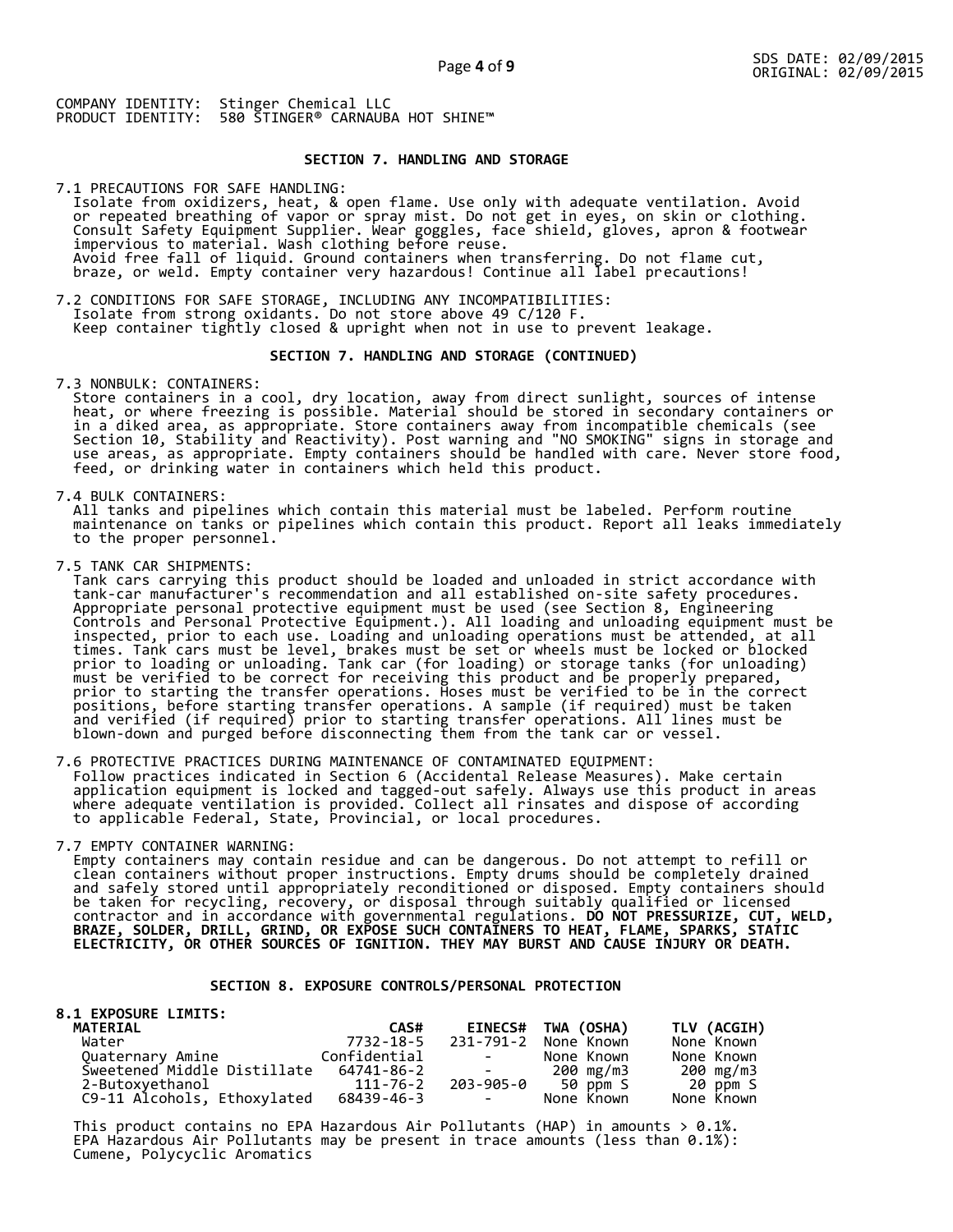# **SECTION 8. EXPOSURE CONTROLS/PERSONAL PROTECTION (CONTINUED)**

## **8.2 APPROPRIATE ENGINEERING CONTROLS:**

#### RESPIRATORY EXPOSURE CONTROLS

 Airborne concentrations should be kept to lowest levels possible. If vapor, dust or mist is generated and the occupational exposure limit of the product, or any component of the product, is exceeded, use appropriate NIOSH or MSHA approved air purifying or air-supplied respirator authorized in 29 CFR 1910.134, European Standard EN 149, or applicable State regulations, after determining the airborne concentration of the contaminant. Air supplied respirators should always be worn when airborne concentration of the contaminant or oxygen content is unknown. Maintain airborne contaminant concentrations below exposure limits. If adequate ventilation is not available or there is potential for airborne exposure above the exposure limits, a respirator may be worn up to the respirator exposure limitations, check with respirator equipment manufacturer's recommendations/limitations. For particulates, a particulate respirator (NIOSH Type N95 or better filters) may be worn. If oil particles (such as: lubricants, cutting fluids, glycerine, and so on) are present, use a NIOSH Type R or P filter. For a higher level of protection, use positive pressure supplied air respiration protection or Self-Contained Breathing Apparatus or if oxygen levels are below 19.5% or are unknown.

 EMERGENCY OR PLANNED ENTRY INTO UNKNOWN CONCENTRATIONS OR IDLH CONDITIONS Positive pressure, full-face piece Self-Contained Breathing Apparatus; or positive pressure, full-face piece Self-Contained Breathing Apparatus with an auxilliary positive pressure Self-Contained Breathing Apparatus.

VENTILATION<br>LOCAL EXHAUST: LOCAL EXHAUST: Necessary MECHANICAL (GENERAL): Necessary SPECIAL: None OTHER: None Please refer to ACGIH document, "Industrial Ventilation, A Manual of Recommended Practices", most recent edition, for details.

#### **8.3 INDIVIDUAL PROTECTION MEASURES, SUCH AS PERSONAL PROTECTIVE EQUIPMENT:**

EYE PROTECTION:

 Safety eyewear complying with an approved standard should be used when a risk assessment indicates this is necessary to avoid exposure to liquid splashes, mists or dusts. If contact is possible, chemical splash goggles should be worn, when a higher degree of protection is necessary, use splash goggles or safety glasses. Face-shields are recommended when the operation can generate splashes, sprays or mists.

HAND PROTECTION:

 Use gloves chemically resistant to this material. Glove must be inspected prior to use. Preferred examples: Butyl rubber, Chlorinated Polyethylene, Polyethylene, Ethyl vinyl alcohol laminate ("EVAL"), Polyvinyl alcohol ("PVA"). Examples of acceptable glove barrier materials include: Natural rubber ("latex"), Neoprene, Nitrile/butadiene rubber ("nitrile") or ("NBR"), Polyvinyl chloride ("PVC") or "vinyl"), Viton. Chemical-resistant, impervious gloves complying with an approved standard should be worn at all times when handling chemical products if a risk assessment indicates this is necessary. Considering the parameters specified by the glove manufacturer, check during use that the gloves are still retaining their protective properties. It should be noted that the time to breakthrough for any glove material may be different for different glove manufacturers. In the case of mixtures, consisting of several substances, the protection time of the gloves cannot be accurately estimated. Use proper glove removal technique (without touching glove's outer surface) to avoid skin contact with this product. Dispose of contaminated gloves after use in accordance with applicable laws and good practices. Wash and dry hands.

#### BODY PROTECTION:

 Use body protection appropriate for task. Cover-all, rubber aprons, or chemical protective clothing made from impervious materials are generally acceptable, depending on the task.

#### WORK & HYGIENIC PRACTICES:

 Wash hands, forearms and face thoroughly after handling chemical products, before eating, smoking and using toilet facilities and at the end of the working period. Provide readily accessible eye wash stations & safety showers. Remove clothing that becomes contaminated. Destroy contaminated leather articles. Launder or discard contaminated clothing.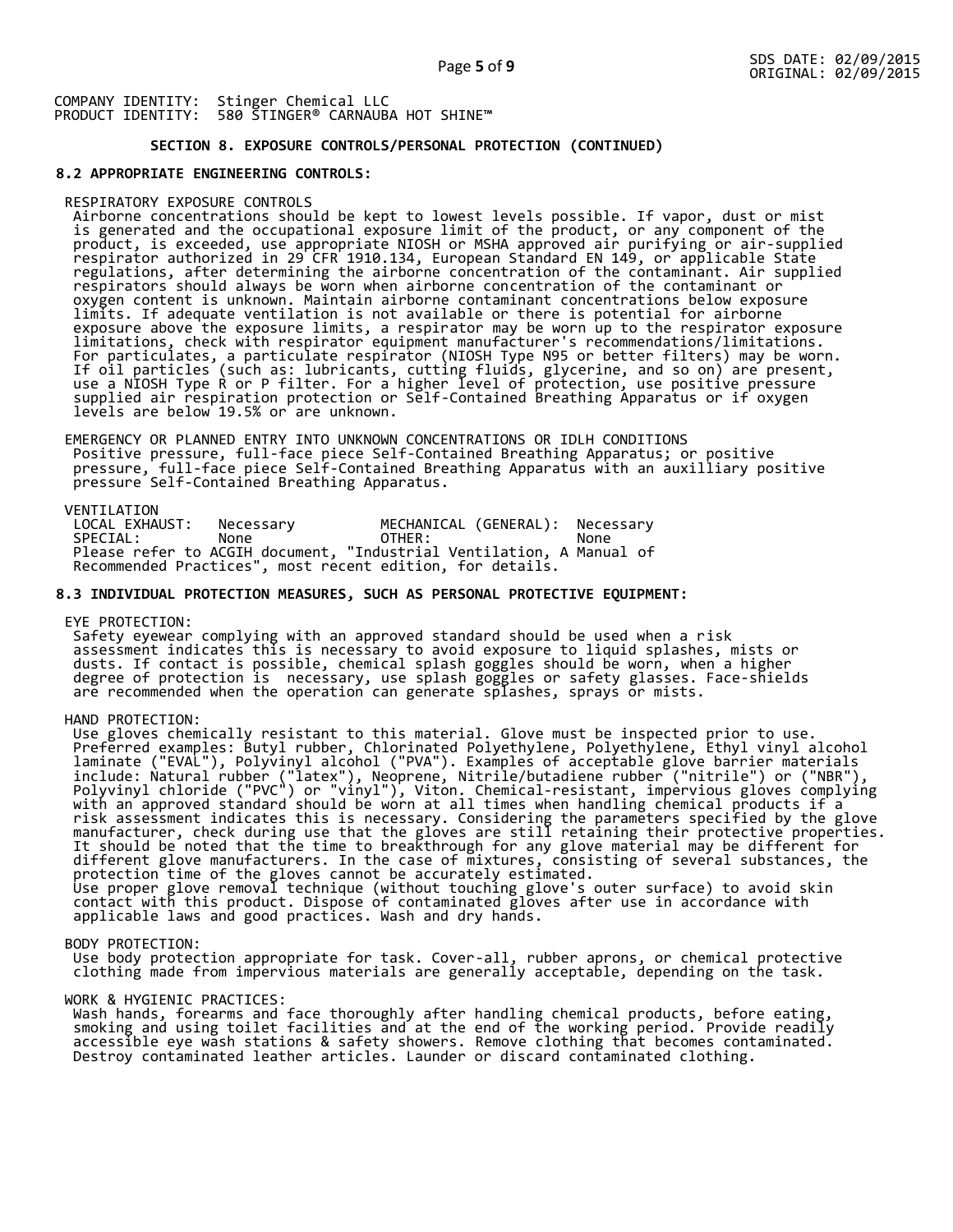# **SECTION 9. PHYSICAL & CHEMICAL PROPERTIES**

| APPEARANCE:                                                                          | Liquid, Orange-Amber                                                                          |
|--------------------------------------------------------------------------------------|-----------------------------------------------------------------------------------------------|
| ODOR:                                                                                | Lemon-Lime                                                                                    |
| ODOR THRESHOLD:                                                                      | Not Available                                                                                 |
| pH (Neutrality):                                                                     | Not Available                                                                                 |
| MELTING POINT/FREEZING POINT:                                                        | Not Available                                                                                 |
| BOILING RANGE (IBP,50%, Dry Point):                                                  |                                                                                               |
| FLASH POINT (TEST METHOD):                                                           | 111  136  332* C / 232  278  630* F (*=End Point)<br>62  C /  145  F (TCC) (Lowest Component) |
| EVAPORATION RATE (n-Butyl Acetate=1):                                                | Not Applicable                                                                                |
| FLAMMABILITY CLASSIFICATION:                                                         | Class III-A                                                                                   |
| LOWER FLAMMABLE LIMIT IN AIR (% by vol):<br>UPPER FLAMMABLE LIMIT IN AIR (% by vol): | 0.95 (Lowest Component)                                                                       |
|                                                                                      | Not Available                                                                                 |
| VAPOR PRESSURE (mm of Hg)@20 C                                                       | 17.0                                                                                          |
| VAPOR DENSITY (air=1):                                                               |                                                                                               |
| GRAVITY @ 68/68 F / 20/20 C:                                                         | 0.784                                                                                         |
| DENSITY:                                                                             | 0.997                                                                                         |
| SPECIFIC GRAVITY (Water=1):                                                          | 0.998                                                                                         |
| POUNDS/GALLON:                                                                       | 8.318                                                                                         |
| WATER SOLUBILITY:                                                                    | Complete                                                                                      |
| PARTITION COEFFICIENT (n-Octane/Water):                                              | Not Available                                                                                 |
| AUTO IGNITION TEMPERATURE:                                                           | 254 C / 490 F                                                                                 |
| DECOMPOSITION TEMPERATURE:                                                           | Not Available                                                                                 |
| TOTAL VOC'S (TVOC)*:                                                                 | 6.0 Vol% / 54.1 g/L / .4 Lbs/Gal                                                              |
| NONEXEMPT VOC'S (CVOC)*:                                                             | 17.0 Vol% / 54.1 g/L / .4 Lbs/Gal                                                             |
| HAZARDOUS AIR POLLUTANTS (HAPS):                                                     | 0.0 Wt% /0.0 g/L / 0.000 Lbs/Gal                                                              |
| NONEXEMPT VOC PARTIAL PRESSURE (mm of Hg @ 20 C)                                     | 0.0                                                                                           |
| VISCOSITY @ 20 C (ASTM D445):                                                        | Not Available                                                                                 |
| * Using CARB (California Air Resources Board Rules).                                 |                                                                                               |
|                                                                                      |                                                                                               |

# **SECTION 10. STABILITY & REACTIVITY**

10.1 REACTIVITY & CHEMICAL STABILITY: Stable under normal conditions, no hazardous reactions when kept from incompatibles.

10.2 POSSIBILITY OF HAZARDOUS REACTIONS & CONDITIONS TO AVOID: Isolate from oxidizers, heat, & open flame.

10.3 INCOMPATIBLE MATERIALS: Reacts with strong oxidants, causing fire & explosion hazard.

10.4 HAZARDOUS DECOMPOSITION PRODUCTS: Carbon Monoxide, Carbon Dioxide from burning.

10.5 HAZARDOUS POLYMERIZATION: Will not occur.

# **SECTION 11. TOXICOLOGICAL INFORMATION**

# **11.1 ACUTE HAZARDS**

 11.11 EYE & SKIN CONTACT: Primary irritation to skin, defatting, dermatitis. Absorption thru skin increases exposure. Primary irritation to eyes, redness, tearing, blurred vision. Liquid can cause eye irritation. Wash thoroughly after handling.

 11.12 INHALATION: Anesthetic. Irritates respiratory tract. Acute overexposure can cause serious nervous system depression. Vapor harmful. Breathing vapor can cause irritation. Acute overexposure can cause harm to affected organs by routes of entry.

 11.13 SWALLOWING: Harmful or fatal if swallowed. Swallowing can cause abdominal irritation, nausea, vomiting & diarrhea. The symptoms of chemical pneumonitis may not show up for a few days.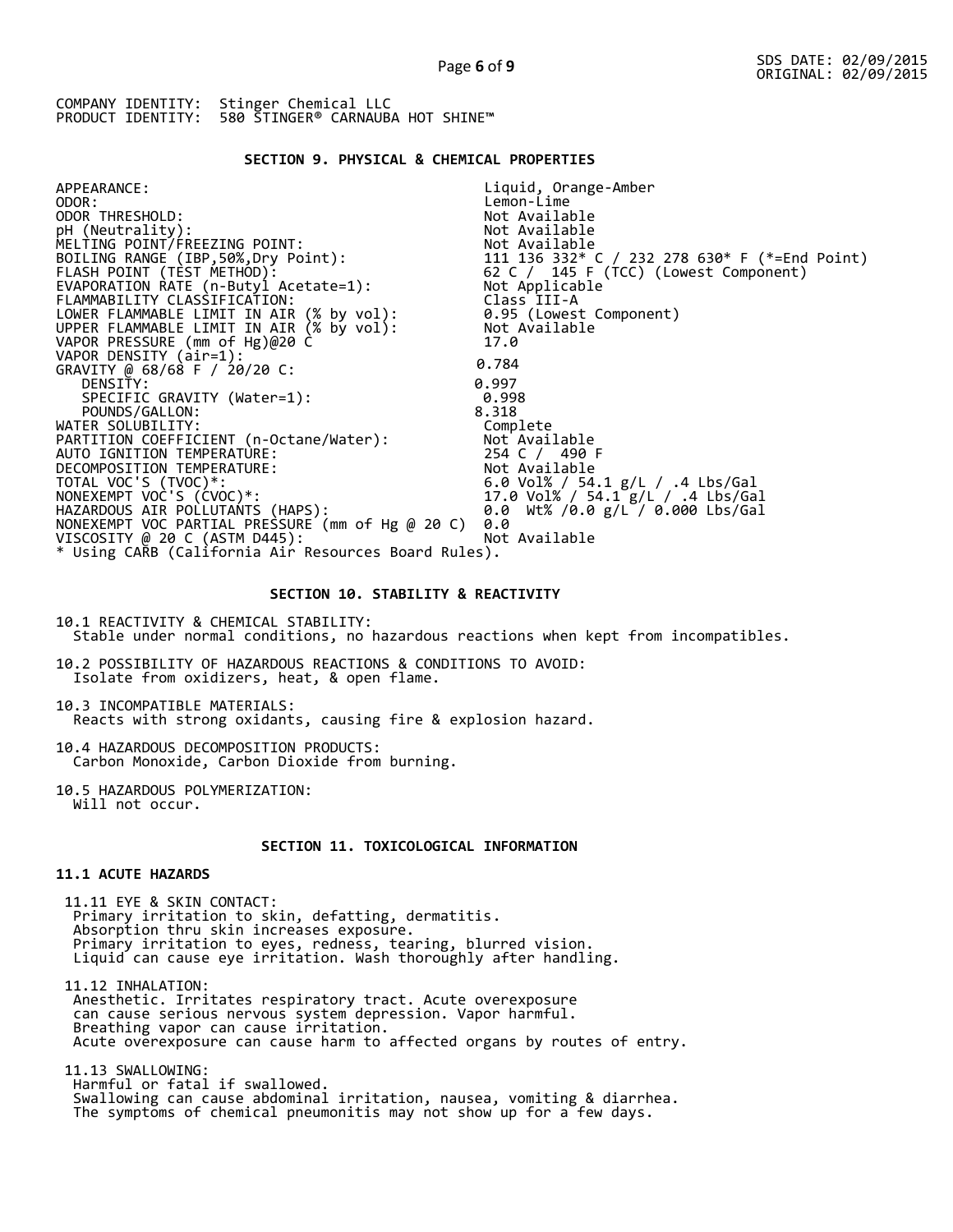## **SECTION 11. TOXICOLOGICAL INFORMATION (CONTINUED)**

### **11.2 SUBCHRONIC HAZARDS/CONDITIONS AGGRAVATED**

 MEDICAL CONDITIONS AGGRAVATED BY EXPOSURE: Pre-existing disorders of any target organs mentioned in this Document can be aggravated by over-exposure by routes of entry to components of this product. Persons with these disorders should avoid use of this product.

#### **11.3 CHRONIC HAZARDS**

 11.31 CANCER, REPRODUCTIVE & OTHER CHRONIC HAZARDS: This product has no carcinogens listed by IARC, NTP, NIOSH, OSHA or ACGIH, as of this date, greater or equal to 0.1%. This product contains less than 1 ppm of Benzene. Not considered hazardous in such low concentrations. Absorption thru skin may be harmful.

11.32 TARGET ORGANS: May cause damage to target organs, based on animal data.

11.33 IRRITANCY: Irritating to contaminated tissue.

11.34 SENSITIZATION: No component is known as a sensitizer.

11.35 MUTAGENICITY: No known reports of mutagenic effects in humans.

11.36 EMBRYOTOXICITY: No known reports of embryotoxic effects in humans.

11.37 TERATOGENICITY: No known reports of teratogenic effects in humans.

11.38 REPRODUCTIVE TOXICITY: No known reports of reproductive effects in humans.

 A MUTAGEN is a chemical which causes permanent changes to genetic material (DNA) such that the changes will propagate across generational lines. An EMBRYOTOXIN is a chemical which causes damage to a developing embryo (such as: within the first 8 weeks of pregnancy in humans), but the damage does not propagate across generational lines. A TERATOGEN is a chemical which causes damage to a developing fetus, but the damage does not propagate across generational lines. A REPRODUCTIVE TOXIN is any substance which interferes in any way with the reproductive process.

# **11.4 MAMMALIAN TOXICITY INFORMATION**

| <b>MATERIAL</b>             | CAS#     | <b>EINECS#</b> | LOWEST KNOWN LETHAL DOSE DATA<br>LOWEST KNOWN LD50 (ORAL) |
|-----------------------------|----------|----------------|-----------------------------------------------------------|
| Ethylene Glycol Butyl Ether | 111-76-2 | $\sim$ $-$     | 320.0 mg/kg(Rabbits)<br>LOWEST KNOWN LC50 (VAPORS)        |
| Ethylene Glycol Butyl Ether | 111-76-2 | $\sim$         | 700 ppm (Mice)                                            |

## **SECTION 12. ECOLOGICAL INFORMATION**

#### **12.1 ALL WORK PRACTICES MUST BE AIMED AT ELIMINATING ENVIRONMENTAL CONTAMINATION.**

12.2 EFFECT OF MATERIAL ON PLANTS AND ANIMALS: This product may be harmful or fatal to plant and animal life if released into the environment. Refer to Section 11 (Toxicological Information) for further data on the effects of this product's components on test animals.

12.3 EFFECT OF MATERIAL ON AQUATIC LIFE: The most sensitive known aquatic group to any component of this product is: Tidewater Silversides 1250 ppm or mg/L (96 hour exposure). Keep out of sewers and natural water supplies. Environmental effects of the substance have not been investigated adequately.

12.4 MOBILITY IN SOIL Mobility of this material has not been determined.

12.5 DEGRADABILITY This product is completely biodegradable.

12.6 ACCUMULATION Bioaccumulation of this product has not been determined.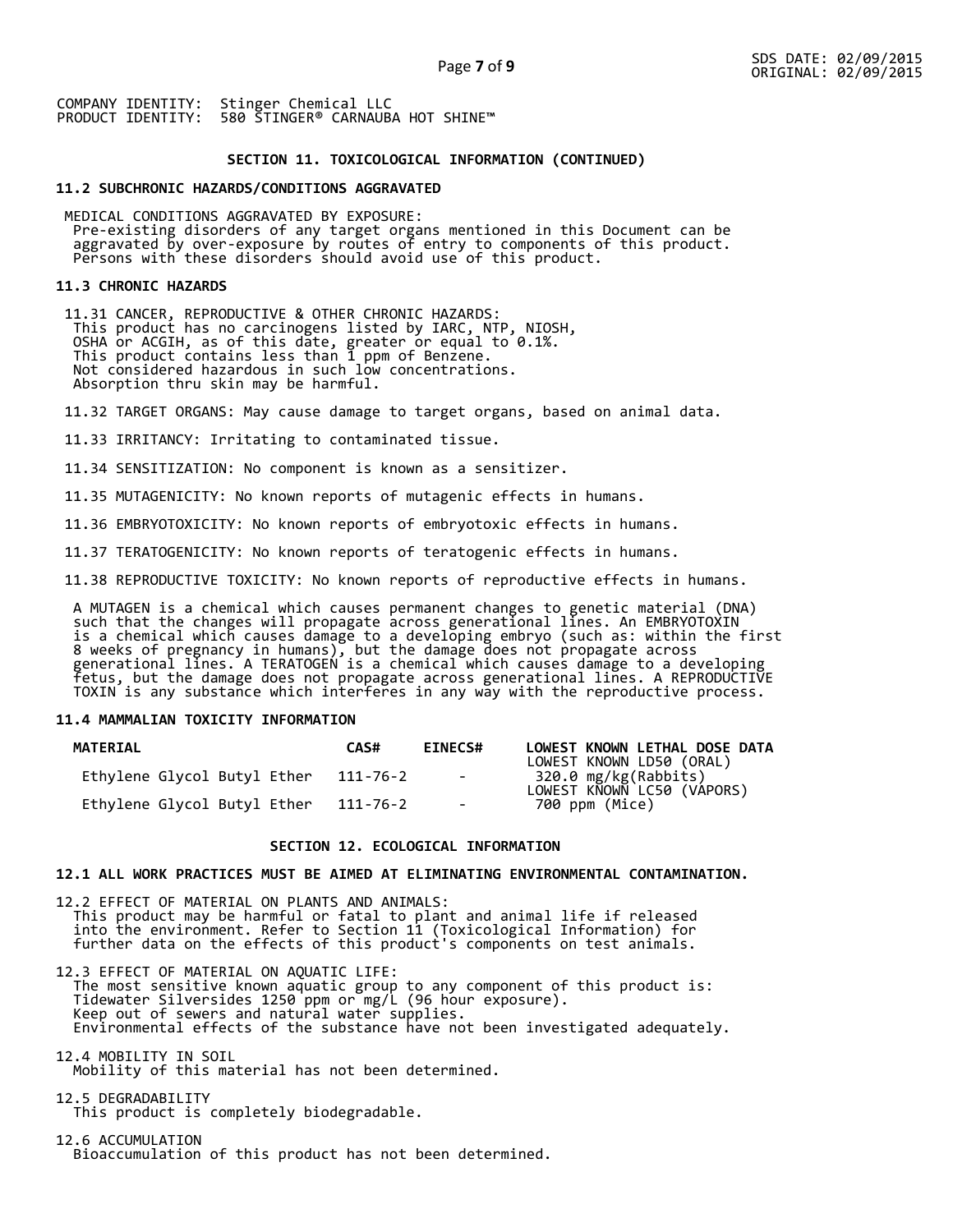# **SECTION 13. DISPOSAL CONSIDERATIONS**

The generation of waste should be avoided or minimized wherever possible. Dispose of surplus and non-recyclable products via a licensed waste disposal contractor. Waste should not be disposed of untreated to the sewer unless fully compliant with the requirements of all authorities with jurisdiction. Waste packaging should be recycled. Incineration or landfill should only be considered when recycling is not feasible. This material and its container must be disposed of in a safe way. Care should be taken when handling emptied containers that have not been cleaned or rinsed out. Empty containers and liners may retain some product residues. Vapor from some product residues may create a highly flammable or explosive atmosphere inside the container. **DO NOT PRESSURIZE, CUT, WELD, BRAZE, SOLDER, DRILL, GRIND, OR EXPOSE USED CONTAINERS TO HEAT, FLAME, SPARKS, STATIC ELECTRICITY, OR OTHER SOURCES OF IGNITION. THEY MAY BURST AND CAUSE INJURY OR DEATH.** Avoid dispersal of spilled material and runoff and contact with soil, waterways, drains and sewers. Processing, use or contamination may change the waste disposal requirements. Do not dispose of on land, in surface waters, or in storm drains. Waste should be recycled or disposed of in accordance with regulations. Large amounts should be collected for reuse or consigned to licensed hazardous waste haulers for disposal. **ALL DISPOSAL MUST BE IN ACCORDANCE WITH ALL FEDERAL, STATE, PROVINCIAL, AND LOCAL REGULATIONS. IF IN DOUBT, CONTACT PROPER AGENCIES.** 

## **SECTION 14. TRANSPORT INFORMATION**

MARINE POLLUTANT: No DOT/TDG SHIP NAME: NON-BULK: NOT REGULATED

BULK: NA1993, Combustible liquid, N.O.S.,(contains: Butoxyethanol),3, PG-III Combustible liquid. Not DOT regulated on trucks in containers of < 119 gallons.

DRUM LABEL: None (Combustible Liquid) IATA / ICAO: Not Regulated IATA / ICAO: Not Regulated<br>IMO / IMDG: Not Regulated EMERGENCY RESPONSE GUIDEBOOK NUMBER: 128

# **SECTION 15. REGULATORY INFORMATION**

### **15.1 EPA REGULATION: SARA SECTION 311/312 HAZARDS: Acute Health, Chronic Health, Fire**

All components of this product are on the TSCA list. SARA Title III Section 313 Supplier Notification This product contains the indicated <\*> toxic chemicals subject to the reporting requirements of Section 313 of the Emergency Planning & Community Right-To-Know Act of 1986 & of 40 CFR 372. This information must be included in all MSDSs that are copied and distributed for this material.

| SARA TITLE III INGREDIENTS | <b>EINECS#</b><br>CAS#                 | <b>WT% (REG.SECTION)</b> | <b>RQ(LBS)</b> |
|----------------------------|----------------------------------------|--------------------------|----------------|
| *2-Butoxyethanol           | $111 - 76 - 2203 - 905 - 00 - 10(313)$ |                          | None           |

#### **15.2 STATE REGULATIONS:**

CALIFORNIA SAFE DRINKING WATER & TOXIC ENFORCEMENT ACT (PROPOSITION 65):

 This product contains no chemicals known to the State of California to cause cancer or reproductive toxicity.

# **15.3 INTERNATIONAL REGULATIONS**

 The identified components of this product are listed on the chemical inventories of the following countries:

 Australia (AICS), Canada (DSL or NDSL), China (IECSC), Europe (EINECS, ELINCS), Japan (METI/CSCL, MHLW/ISHL), South Korea (KECI), New Zealand (NZIoC), Philippines (PICCS), Switzerland (SWISS), Taiwan (NECSI), USA (TSCA).

# **15.4 CANADA: WORKPLACE HAZARDOUS MATERIALS INFORMATION SYSTEM (WHMIS)**

 B3: Combustible Liquid. D2B: Irritating to skin / eyes.

 This product was classified using the hazard criteria of the Controlled Products Regulations (CPR). This Document contains all information required by the CPR.